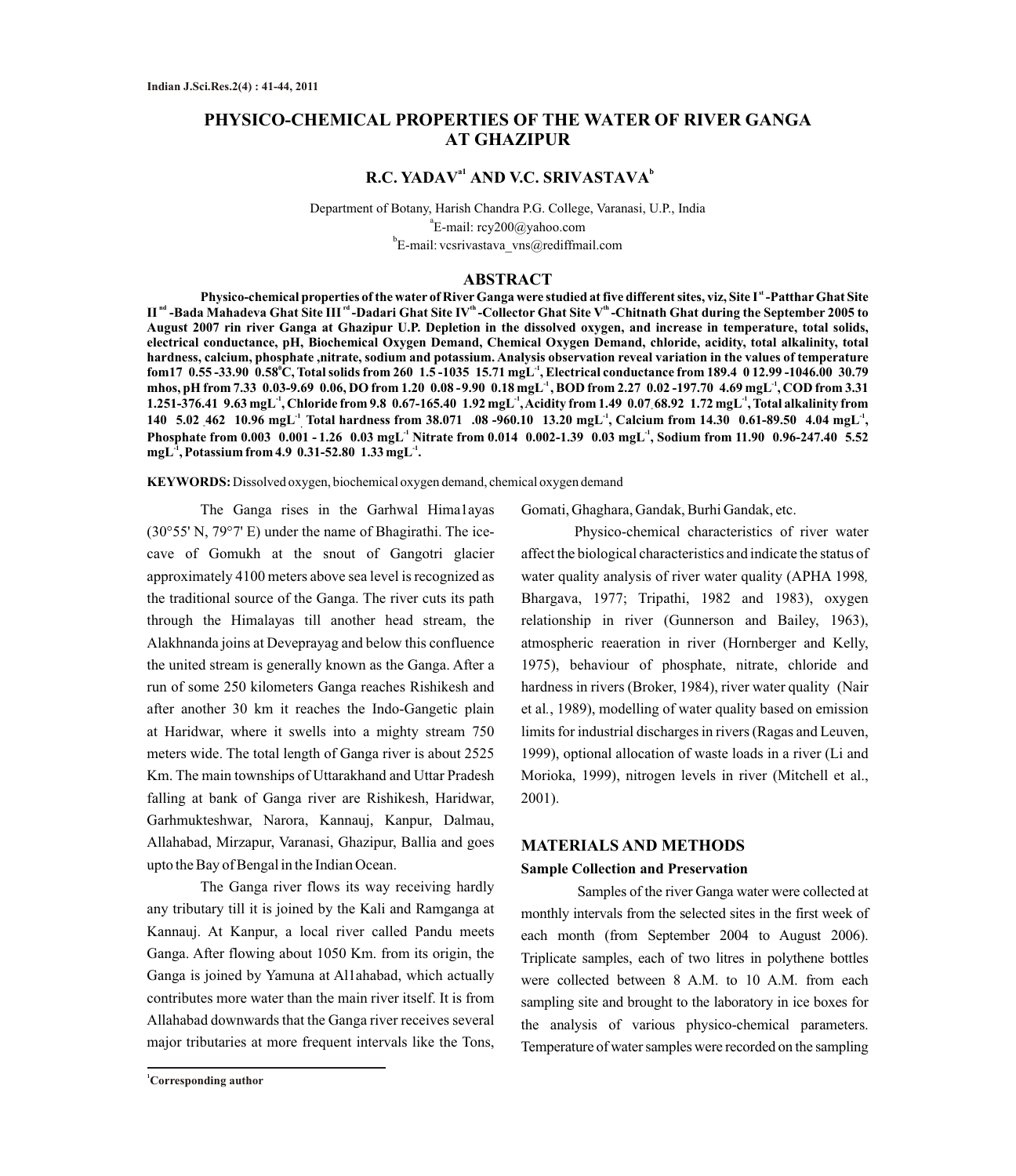sites immediately with the help of Celsius thermometer. Dissolved oxygen was fixed on the sampling sites with manganous sulphate and alkali-iodide-azide for analysis.

#### **Analysis of RiverWater**

Various physico-chemical analyse of river water were done by Standard Methods described by for the Examination of Water and Waste water as prescribed by American Public Health Association, 1998. All the instructions were followed and precautions were taken as mentioned in IBPhandbook No.8 by Golterman et al.,1969. **Pollution Sources of Study Sites**

After a thorough survey from the entry point of river Ganga to end point of water flow in Ghazipur district the following five pollution sources have been observed and selected for study point of view in the city of Ghazipur approximately 5 sq km river flow of water.

The data were collected for a period of twelve months from September 2004 to August 2006 from five different sites, and their average values of each month have been cited in the text.

## **Site I. (PattharGhat)**

It is situated at upstream where the river enters into the domain of city of Ghazipur which has least human disturbances and it is almost free from domestic pollution.

#### **Site II. (Bada Mahadeva Ghat)**

It is situated at downstream of Patthar Ghat with temple on its bank. It receives moderate amount of domestic pollution from residential habitations and effluents from Lard's Distillery, Nandganj.

## **Site III.(Dadari Ghat)**

It is situated in the middle of city and receives domestic sewage as well as industrial effluents from the Government Opium and Alkaloids works, Ghazipur. It is worth to mention that the volume of mixed sewage discharge into the river at the ghat is more than any other single discharge point within the city where the demarcation between the polluted water and river water can be seen easily.

#### **Site IV. (CollectorGhat)**

It is further downstream and receives huge amount of domestic sewage, because of dense residential population in habitation.

#### **Site V. (Chitnath Ghat)**

It is situated at the end of city where population and human disturbances are less.

#### **RESULTS AND DISCUSSION**

The results of physico-chemical analyses of the river water reveal that the water temperature ranged from a minimum of  $17 \pm 0.55$  °C at site- I in January 2006 to a maximum of 33.90  $\pm$  0.58 °C at site -III in the month of June 2006. Seasonally the values were highest in summer season followed by rainy and winter season. The observation of total solids reveals that the monthly variation ranged from a minimum  $260 \pm 11.5$  mgL<sup>-1</sup> at site-I in February 2006 to a maximum of  $1035 \pm 15.71$  mgL<sup>-1</sup> at site-III in the month of August 2006. Seasonally, the values were highest in rainy season and lower in winter and the intermediate values were recorded in summer season. The observation of EC reveals that the monthly variation ranged from a minimum  $189.40 \pm 12.99$  mhos at site-I in January 2005 to a maximum of  $1046.00 \pm 30.79$  mhos at site-III in the month of August 2006. Seasonally, the values were highest in rainy season and lower in winter and the intermediate values were recorded in summer season. The observation of pH reveals that the monthly variation ranged from a minimum of  $7.33 \pm 0.03$  at site-IV in August 2006 to a maximum of  $9.69 \pm 0.06$  at site-III in the month of June 2005. Seasonally, the values were highest in summer and lower in rainy and the intermediate values were recorded in winter season.

The observation of do in reveals that the monthly variations ranged from a minimum of  $1.20 \pm 0.08$  mgL<sup>-1</sup> at site-III in July 2005 to a maximum of  $9.90 \pm 0.18$  mgL<sup>-1</sup> at site-I in the month of February 2006. Seasonally, the values were highest in winter season and lower in summer and intermediate values were recorded in rainy season. The value of DO during summer months is lower due to higher temperature and high rate of microbial decomposition of organic matter.

The observation of BOD reveals that the monthly variation ranged from a minimum of  $2.27 \pm 0.02$  mgL<sup>-1</sup> at site-I in December 2005 to a maximum of  $197.70 \pm 4.69$ mgL-1 at site-III in the month of June 2005. Seasonally, the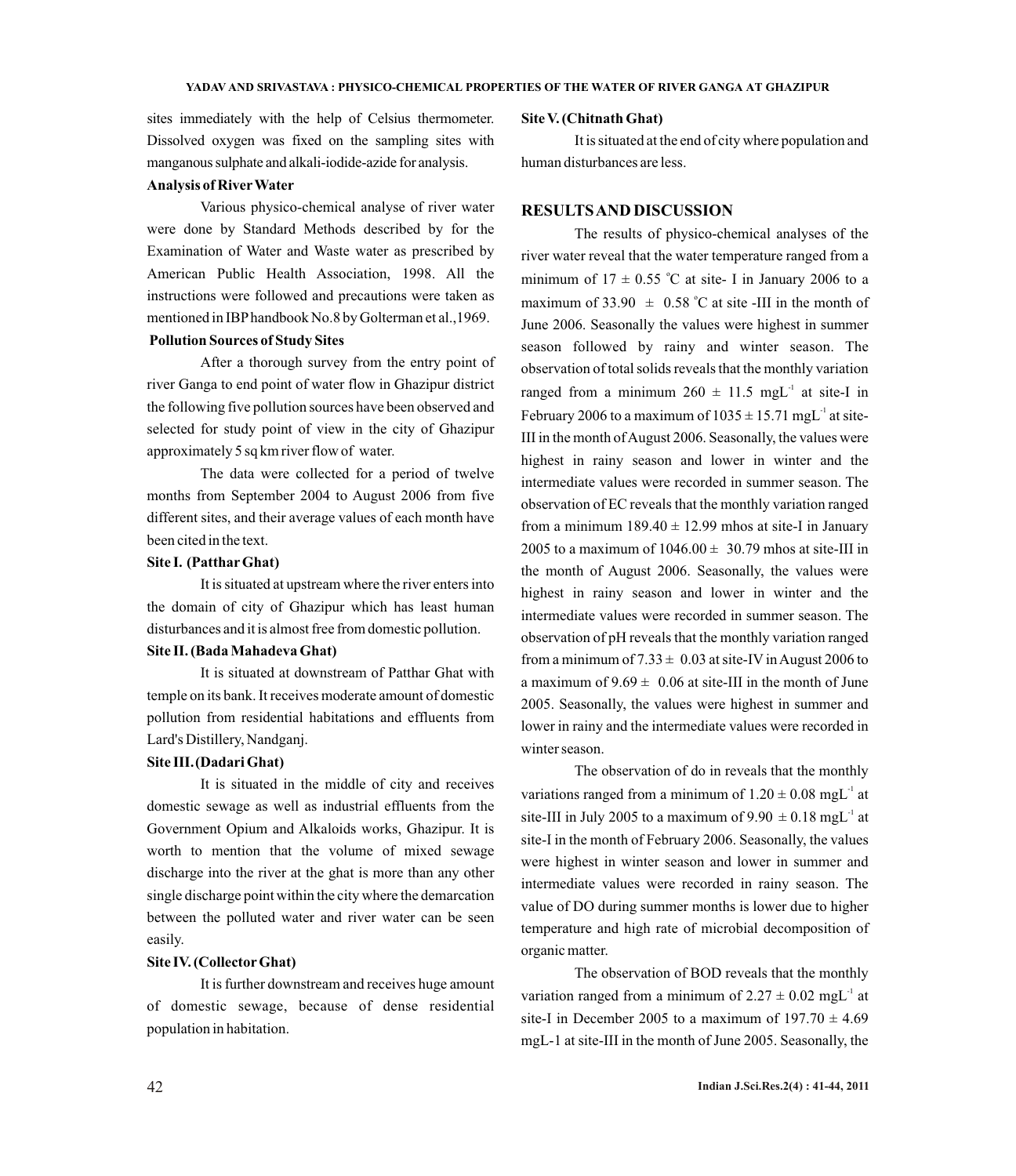values were highest in summer followed by rainy and winter season. Similar findings have also been reported by Tiwari (1983), Sikandar (1987) and Shukla et al. (1988) in Varanasi. However, present findings indicate slightly lower BOD values in all the months at Ghazipur than at Varanasi which is due to comparatively low incorporation of city sewage. The observation of COD reveals that the monthly variation ranged from a minimum of  $3.31 \pm 1.251$  gL<sup>-1</sup> at site-I in December 2004 to a maximum of  $376.41 \pm 9.63$  $mgL<sup>-1</sup>$  at site-III in the month of June 2006. Seasonally, the values were highest in summer followed by rainy and winter season. Similar findings have been recorded by Shukla et al. (1989) at Varanasi in river Ganga water. Slightly lower value of COD has been recorded at Ghazipur in comparison with Varanasi possibly due to low organic load.

The observation of chloride reveals that the monthly variation ranged from a minimum of  $9.8 \pm 0.67$  $mgL<sup>-1</sup>$  at site-I in September 2004 to a maximum of 165.40  $\pm$  1.92 mgL<sup>-1</sup> at site-III in the month of May 2006. Seasonally, the values were highest in summer and lower in rainy and intermediate value were recorded in winter season. Similar results have been observed by Tripathi (1982) and Shukla et al. (1989).

The observation of acidity that the monthly variation ranged from a minimum  $1.49 \pm 0.07$  mgL<sup>-1</sup> CaCO<sub>3</sub> at site-I in February 2005 to a maximum of  $68.92 \pm 1.72$  $mgL<sup>-1</sup>$  CaCO<sub>3</sub> at site-III in the month of July 2005. Seasonally, the values were highest in summer season decreased gradually during rainy and winter season. Similar trend of results have been observed by Mitra (1982) on river Godavari and Tungbhadra. However, slightly lower values of acidity were recorded in comparison to the river Ganga at Varanasi reported by Shukla et al., (1989).The observation of total alkalinity reveals that the monthly variation ranged from a minimum  $140 \pm 5.02$  mgL<sup>-1</sup> CaCO, at site-I in September 2005 to a maximum of  $462 \pm 10.96$  mgL<sup>-1</sup> CaCO, at site-III in the month of July 2005. Seasonally, the values were highest in summer season followed by winter and rainy season months. . The results are in concurrence with the observations of Tripathi (1982), Tiwari (1983) and Sikandar (1987). During rainy season low values of alkalinity was possibly due to dilution of river water with

**Indian J.Sci.Res.2(4) : 41-44, 2011**

rain-water. The observation of total hardness reveals that the monthly variation ranged from a minimum of  $38.07 \pm 1.08$ mgL<sup>-1</sup> at site-I in October 2005 to a maximum of 960.10  $\pm$  $13.20$  mgL<sup>-1</sup> at site-III in the month of June 2006. Seasonally, the values were highest in summer which gradually decreases in rainy and sharp decrease in winter season. The observation of calcium reveals that the monthly variation ranged from a minimum of  $14.30 \pm 0.61$ mgL<sup>-1</sup> at site-I in September 2005 to a maximum of  $189.50 \pm 4.04$  $mgL<sup>-1</sup>$  at site-III in the month of April 2006. Seasonally, the values were highest in summer and lower in rainy and intermediate values were recorded in winter season. Calcium was one of the most important factors because eutrophication depends on its contents in a water-body.

The observation of phosphate reveals that the monthly variation ranged from a minimum of  $0.003 \pm 0.001$  $mgL<sup>-1</sup>$  at site-I in February 2006 to a maximum of 1.26  $\pm$  $0.03 \text{ mgL}^{-1}$  at site-III in the month of June 2006. Seasonally, the values were highest in summer gradually decreases in rainy and winter season. Similar observation is in concurrence of the findings of Sikandar (1987) and Shukla et al., (1989). The observation of nitrate reveals that the monthly variation ranged from a minimum of  $0.014 \pm 0.002$  $mgL<sup>-1</sup>$  at site-I in October 2004 to a maximum of 1.39  $\pm 0.03$  $mgL<sup>-1</sup>$  at site-III in the month of June 2005. Seasonally, the values were highest in summer and lower in rainy and intermediate value were recorded in winter season. Higher  $NO<sub>3</sub>$  values during summer may possibly be due to increase in the degradation of organic matter by microbial activities.

The observation of sodium reveals that the monthly variation ranged from a minimum of  $11.90 \pm 0.96$ mgL<sup>-1</sup> at site-I in October 2004 to a maximum of 247.40  $\pm$  $5.62 \text{ mgL}^1$  at site-III in the month of August 2006. Seasonally, the values were highest in summer and lower in rainy and intermediate value were recorded in winter season. The observation of potassium reveals that the monthly variation ranged from a minimum of  $4.9 \pm 0.31$  $mgL<sup>-1</sup>$  at site-I in January 2006 to a maximum of 52.80  $\pm$  $1.33 \text{ mgL}^{-1}$  at site-III in the month of June 2006. Seasonally, the values were highest in summer gradually decreases rainy and winter season months. Amore or less similar trend has also been observed by Tiwari (1983).